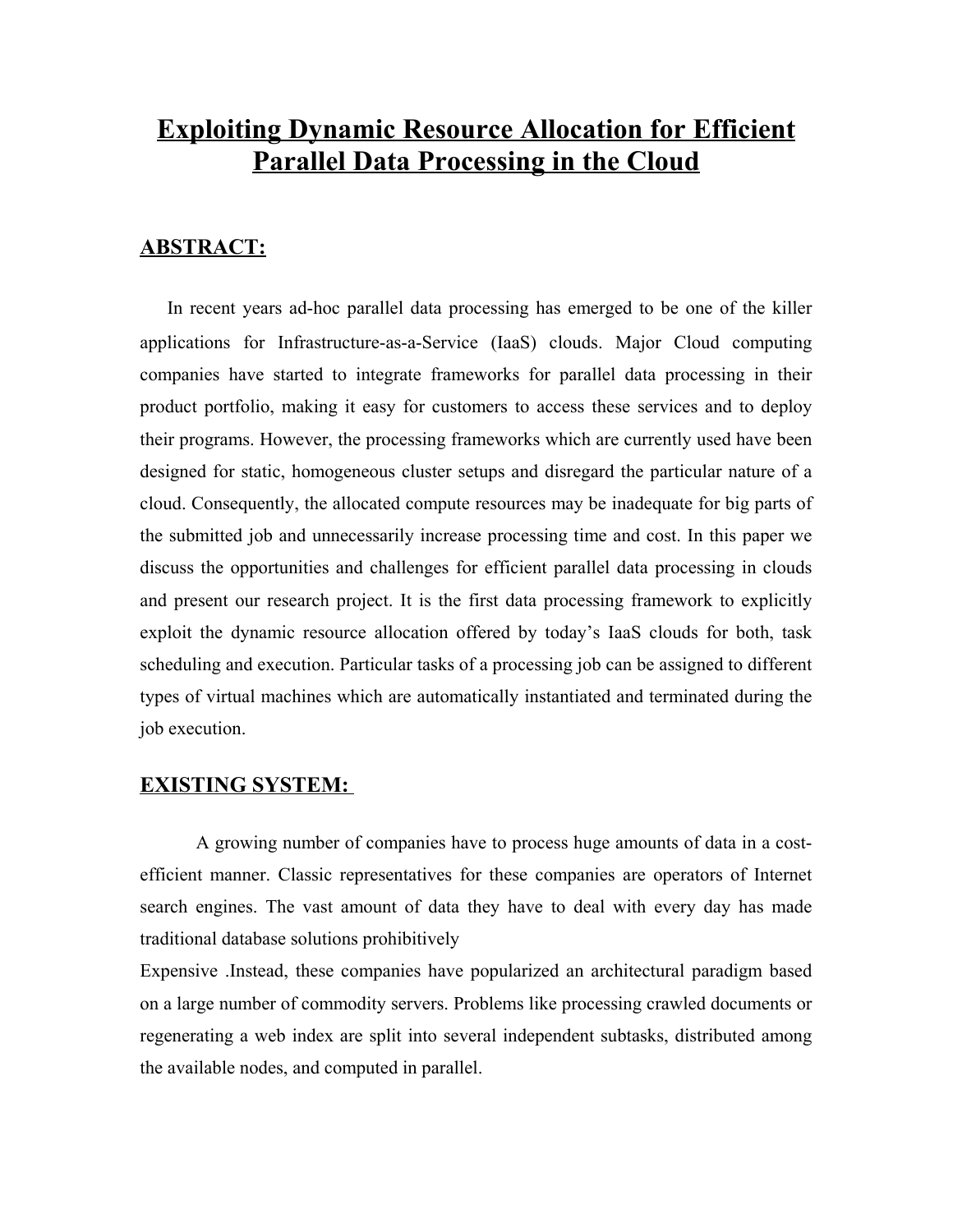#### **PROPOSED SYSTEM:**

In recent years a variety of systems to facilitate MTC has been developed. Although these systems typically share common goals (e.g. to hide issues of parallelism or fault tolerance), they aim at different fields of application. MapReduce is designed to run data analysis jobs on a large amount of data, which is expected to be stored across a large set of share-nothing commodity servers.

Once a user has fit his program into the required map and reduce pattern, the execution framework takes care of splitting the job into subtasks, distributing and executing them. A single Map Reduce job always consists of a distinct map and reduce program.

### **ALGORITHMS:**

#### **1. Job Scheduling and Execution:**

After having received a valid Job Graph from the user, Nephele's Job Manager transforms it into a so-called Execution Graph. An Execution Graph is Nephele's primary data structure for scheduling and monitoring the execution of a Nephele job. Unlike the abstract Job Graph, the Execution Graph contains all the concrete information required to schedule and execute the received job on the cloud.

### **2. Parallelization and Scheduling Strategies:**

If constructing an Execution Graph from a user's submitted Job Graph may leave different degrees of freedom to Nephele. The user provides any job annotation which contains more specific instructions we currently pursue simple default strategy: Each vertex of the Job Graph is transformed into one Execution Vertex. The default channel types are network channels. Each Execution Vertex is by default assigned to its own Execution Instance unless the user's annotations or other scheduling restrictions (e.g. the usage of in-memory channels) prohibit it.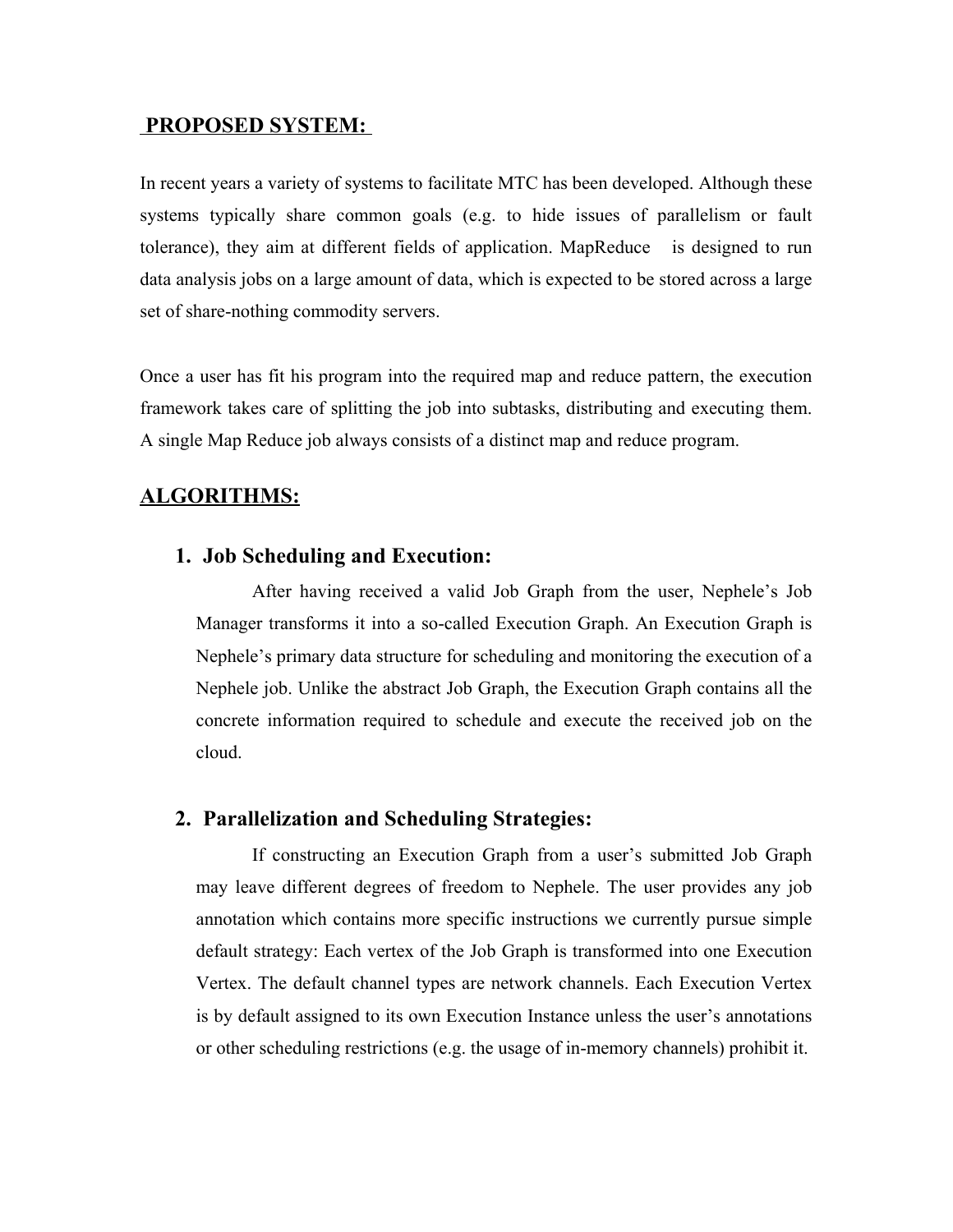#### **MODULE DESCRIPTION:**

#### **1. NETWORK MODULE:**

Server - Client computing or networking is a distributed application architecture that partitions tasks or workloads between service providers (servers) and service requesters, called clients. Often clients and servers operate over a computer network on separate hardware. A server machine is a high-performance host that is running one or more server programs which share its resources with clients. A client also shares any of its resources; Clients therefore initiate communication sessions with servers which await (listen to) incoming requests.

#### **2. LBS SERVICES:**

In particular, users are reluctant to use LBSs, since revealing their position may link to their identity. Even though a user may create a fake ID to access the service, her location alone may disclose her actual identity. Linking a position to an individual is possible by various means,

such as publicly available information city maps. When a user u wishes to pose a query, she sends her location to a trusted server, the anonymizer through a secure connection (SSL). The latter obfuscates her location, replacing it with an anonymizing spatial region (ASR) that encloses u. The ASR is then forwarded to the LS. Ignoring where exactly u is, the LS retrieves (and reports to the  $AZ$ ) a candidate set (CS) that is guaranteed to contain the query results for any possible user location inside the ASR. The AZ receives the CS and reports to u the subset of candidates that corresponds to her original query.

#### **3. SYSTEM MODEL:**

The ASR construction at the anonymization process abides by the user's privacy requirements. Particularly, specified an anonymity degree K by u, the ASR satisfies two properties: (i) it contains u and at least another  $K * 1$  users, and (ii) even if the LS knew the exact locations of all users in the system.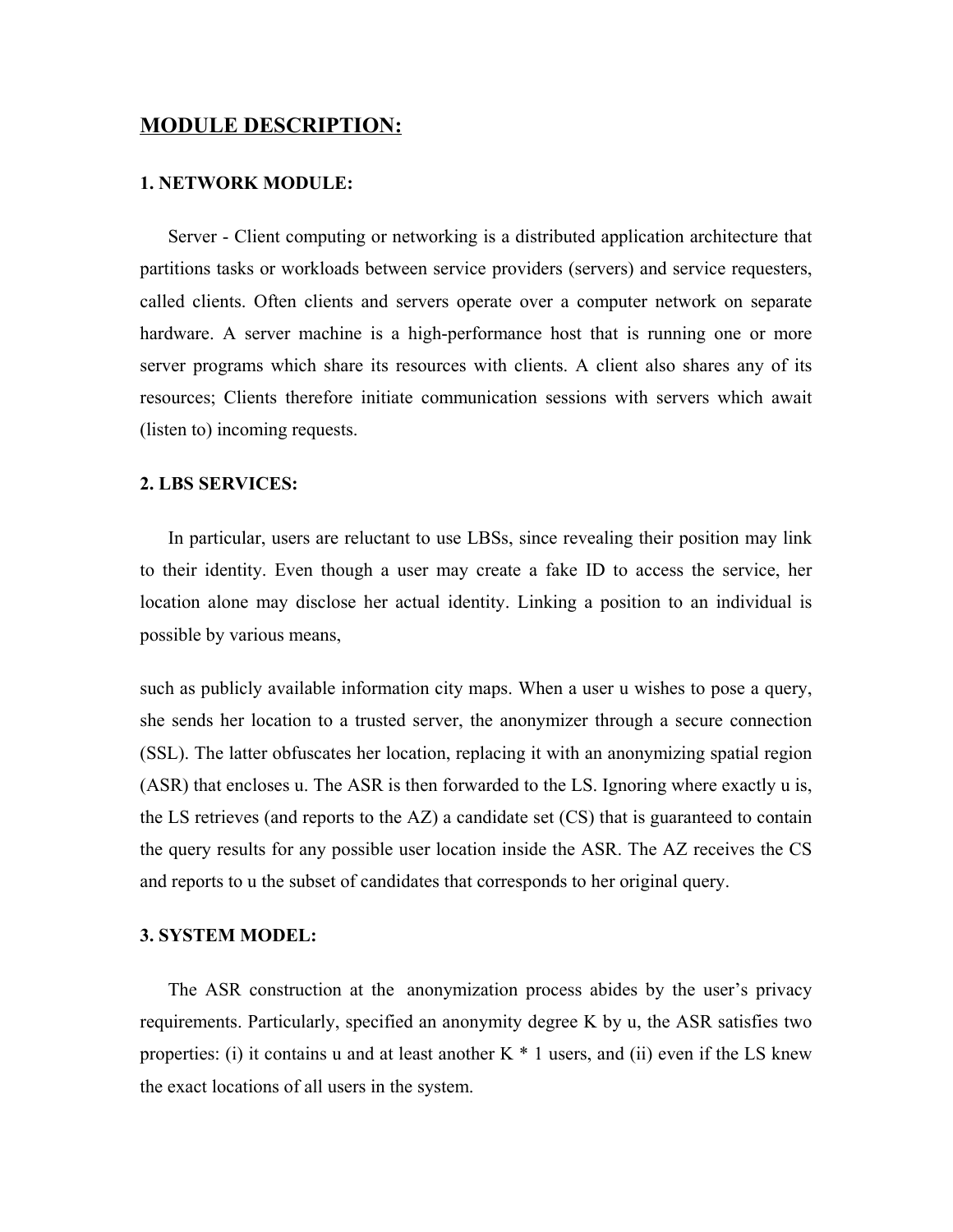· We propose an edge ordering anonymization approach for users in road networks, which guarantees K-anonymity under the strict reciprocity requirement (described later).

We identify the crucial concept of border nodes, an important indicator of the CS size and of the query processing cost at the LS.

We consider various edge orderings, and qualitatively assess their query performance based on border nodes.

We design efficient query processing mechanisms that exploit existing network database infrastructure, and guarantee CS inclusiveness and minimality. Furthermore, they apply to various network storage schemes.

· We devise batch execution techniques for anonymous queries that significantly reduce the overhead of the LS by computation sharing.

#### **4. SCHEDULED TASK:**

Recently, considerable research interest has focused on preventing identity inference in location-based services. Proposing spatial cloaking techniques. In the following, we describe existing techniques for ASR computation (at the AZ) and query processing (at the LS). At the end, we cover alternative location privacy approaches and discuss why they are inappropriate to our problem setting. This offers privacy protection in the sense that the actual user position u cannot be distinguished from others in the ASR, even when malicious LS is equipped/advanced enough to possess all user locations. This spatial Kanonymity model is most widely used in location privacy research/applications, even though alternative models are emerging.

#### **5. QUERY PROCESSING:**

Processing is based on implementation of the theorem uses (network-based) search operations as off the shelf building blocks. Thus, the NAP query evaluation methodology is readily deployable on existing systems, and can be easily adapted to different network storage schemes. In this case, the queries are evaluated in a batch. we propose the network-based anonymization and processing (NAP) framework, the first system for Kanonymous query processing in road networks. NAP relies on a global user ordering and